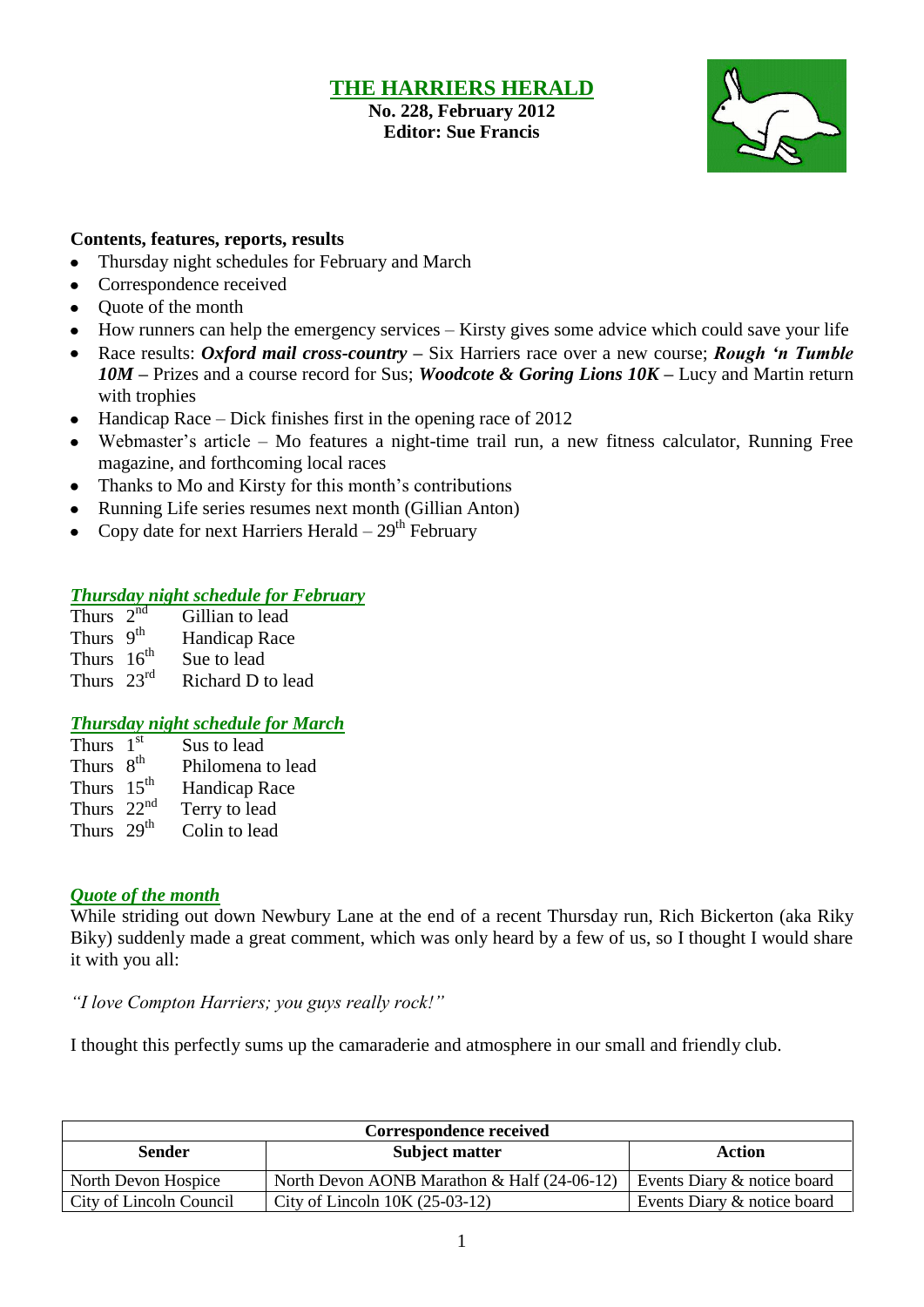# *How Runners can help the Emergency Services*

**Kirsty Bayley**

In my current job as SCAS frontline Ambulance crew I have been to a few jobs now involving runners (yes they do get sick sometimes).

Having been to a variety of cases from the slightly sick runner able to sit and talk to me, to the critically ill runner very unable to give me any information, I have observed that there are a few things that runners could do to help both themselves and the Ambulance crews in an emergency.

I have come across "Vital ID Wristbands" which can be purchased from quite a few places including **theidbandco.com** .

The information that we find most useful is:

- Your name  $\bullet$
- Your date of birth
- Your Next of Kin/ Emergency Contact
- Allergies (medication allergies only please; I don't need to know if you are allergic to marmalade)
- Medical conditions such as Diabetes, Hypertension/Hypotension, Angina, Anaphylaxis etc (also any recent relevant surgery)
- Blood type (not vital but useful for hospital)
- Your normal resting heart rate (this one is really useful as I have explained to hospital staff several times that a patient is not bradycardic, they are just very fit!!)

If you usually run with a mobile phone, marvellous, and if you usually run with some sort of carry belt you can put any relevant medical history in there as you can't fit a massive amount on the wristband-sized slip of paper.

It's not as important if you are with a running buddy, but your running buddy may not know that much about you or your family phone numbers etc, so it's worth wearing ID anyway. Also, if you are going for a run, tell someone where you are going, so that if you are unwell up on the Ridgeway we have a clue as to where you may be.

I appreciate this is a pain to do but it saves us a lot of time and less guessing, and enables us to get on with the job of promoting recovery.

So, stay safe and well everyone, and I hope to never have to read any of your ID bracelets.

# *Race Reports & Results*

# *Oxford Mail x-country, Middleton Cheney, 8 th January* **Sue**

The third race of the series was on a new course at Middleton Cheney near Banbury. This was what I call a 'proper x-country course'. It was very undulating and varied, including grassy fields, stony tracks, a ditch to jump, and a mini-bog which left my socks smelling of raw sewage. The last 800m of each race was a never-ending gradual climb up to the finish. The team was a bit depleted this month as some were competing in other races, and some had competed the day before.

The 7K ladies race was won by Frances Briscoe (White Horse Harriers) in 26:20. Helen Preedy was first home for Team Kennet (10<sup>th</sup>, 29:42, followed by Sue (12<sup>th</sup>, 29:56). The team was completed by Mags (138<sup>th</sup>, 48:39) and Gillian (144<sup>th</sup>, 52:37). The 'A' team was  $6<sup>th</sup>$  on the day.

The 10K men's race was won by Paul Fernandez (Abingdon) in 34:01. First home for TK was Michael Randall (39<sup>th</sup>). Dave was second scorer (198<sup>th</sup>, 48:45) having steadily worked his was through the field. Rich was 222<sup>nd</sup>  $(51:00)$  and Colin  $(236<sup>th</sup>, 52:24)$ . The team was  $8<sup>th</sup>$  in division 2 of the league.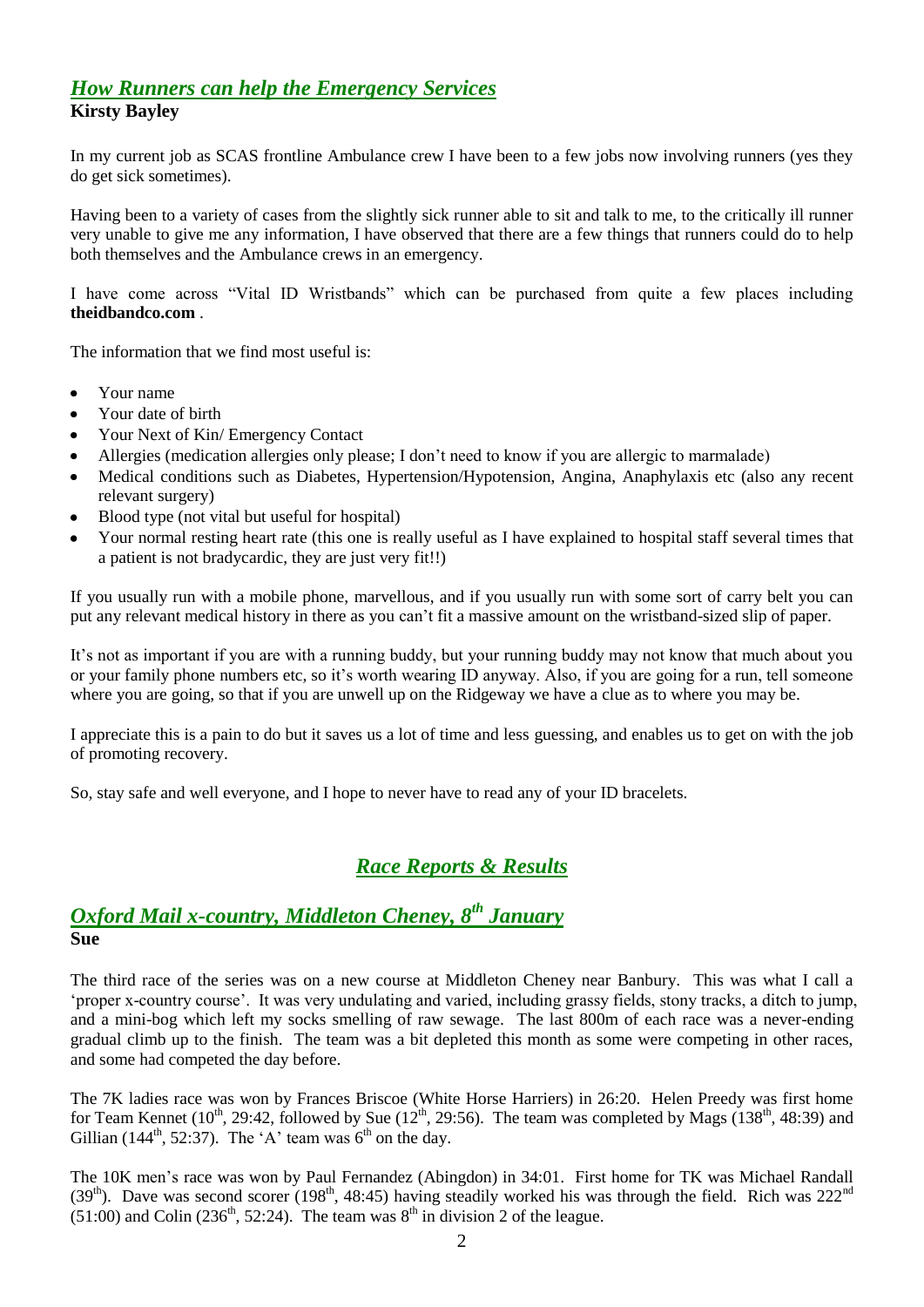#### *Rough 'n Tumble 10M, Milton Lilbourne, 15th January* **Sue**

Having decided that my 10K performances would benefit from some longer distance training, I had resolved to enter a few longer off-road races again this year. I hadn't done the Rough 'n Tumble before, but it was highly recommended by Sus, Ryan and Colin (who says this is one of his all-time favourite races).

Race day was bright, dry and crisp with the temperature close to zero. Sus kindly gave me and Ryan a lift to the race and we met up with Colin in the race HQ at Milton Lilbourne village hall, where the homemade cakes (one of the reasons for Sus' recommendation!) were already on display to tempt us. As it was so cold, there was a certain reluctance to leave the relative warmth of the village hall and runners were crammed in every corner. We discussed our goals for the day. Sus wanted to beat her 1:21 time set in 2011. Colin wanted to finish before all the cakes had been sold (last year he was just too late). I planned to treat it as a training run, enjoy it and break 1:30. And Ryan wasn't sure how he felt, having done a hard hill session the day before.

Twenty minutes before the start, there was a mass exodus into the cold air to run a few warm-up laps around the playing field, and make use of the group of laurel bushes in the corner. In his start-line announcements the race organiser, Steve Goulding, warned us not to be fooled by the first flat mile along a tarmac lane, and he recommended a steady start. Sure enough, in the 2<sup>nd</sup> mile, we rounded a corner and suddenly it went all dark as the sun disappeared behind our first hill. Once at the top there was a long stretch along the ridge. I picked up my pace and started to gain places. Our next hill started off as a steady tarmac drag, before we turned off onto a narrow stony track and continued upwards. In mile 6, 'the' hill loomed before us; steep, long and rugged. It was a bit like scaling a climbing wall – I had to concentrate to look for the next footholds and handholds (and hope that the person in front didn't put their foot where I'd put my hand).

Once at the top, we had some glorious sun-lit views across the valley and well beyond. But soon it was time to concentrate again, this time going down a hill similar to that we had just climbed. Having gradually gained quite a few places over the last 5 miles, I was rather disappointed to lose so many here, as I gingerly picked my way down while others went past like mountain goats.

The next 3 miles were along flat and gently undulating grassy or wooded tracks. I got back into my rhythm and caught a lot of runners again, including three ladies just before the 9-mile marker. Then 'disaster' struck - my shoe was sucked off in some sticky mud! As I wrestled to get it back on, two of the ladies went past me again. My last mile was my fastest, as I wanted to pass those ladies again, and get my sub-1:30 target. I achieved both, finishing in 1:29:45.

Sus and Ryan were waiting to cheer me in, having run round together in a fantastic time of 1:20:56  $(51<sup>st</sup>$  and  $52<sup>nd</sup>)$ . Ryan kindly bought us cakes, including one for Colin so he didn't miss out. But we didn't have to wait long for Colin. He finished in 1:39:22, a good 10 minutes quicker than his 2011 time. So, we were all very happy to have achieved our goals.

At the presentation, we were proud to see Sus collect the trophies for  $3<sup>rd</sup>$  lady overall, and for  $1<sup>st</sup>$ FV45. What's more, she broke the FV45 course record! First man was Tom Fisher of Avon Valley Runners, in a course record (1:04:33), while first lady was Gemma Jones (Horwich Harriers, 1:19:00).

This was a very scenic, well-organised and friendly event, which I really enjoyed and would certainly do again.

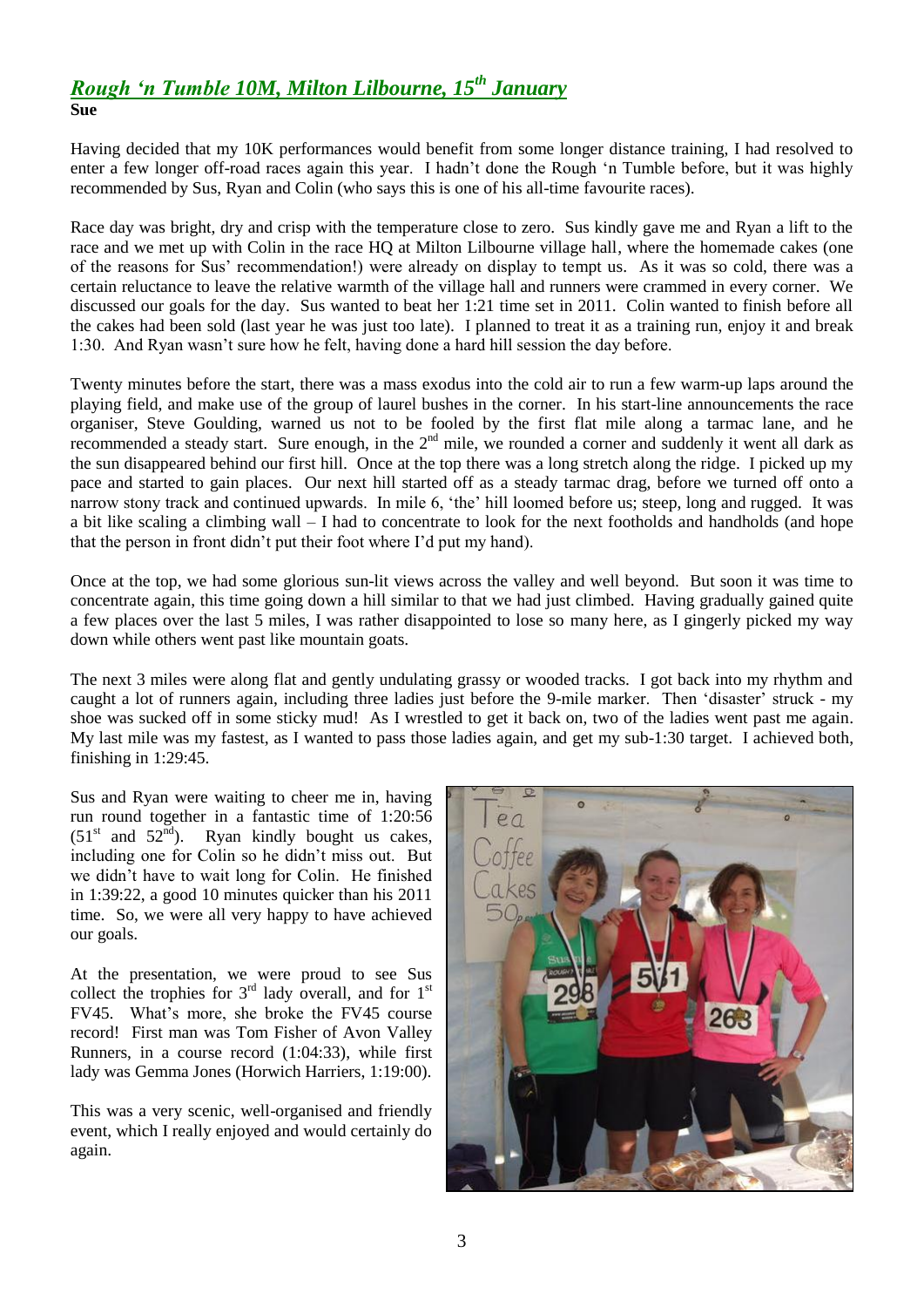# *Goring & Woodcote Lions 10K, 8th January*

Martin and Lucy both put in very good performances in this tough 10K road race. Lucy recorded her best ever time over the course ( $42:52$ ) and was  $2<sup>nd</sup>$  lady ( $24<sup>th</sup>$  overall). Martin's 40:01 finishing time gave him 10<sup>th</sup> overall and 2<sup>nd</sup> MV50 behind a Reading Roadrunner who threw up at the finish. Lucy was impressed that Martin kept his breakfast down at all times. Jeremy Waite (who became a Compton Harrier member the following week) finished in 40:18 (11<sup>th</sup>). First man was Charlie Pearson (London, 35:42), while first lady (Sam Amend, Belgrave Harriers,  $37:26$ ) was also  $5<sup>th</sup>$  overall.

# *Handicap Race*

#### **Sue**

The 2012 Olympic Handicap Race series kicked off on a very cold but dry and still January evening. Nine regular handicappers were joined by Rich, recently back from his Australasian travels, and Jeremy who was running with us for the first time. Dick's recent increase in training clearly paid off, as he recorded his fastest time for some months and secured victory by a safe margin. The next seven runners finished in close succession. Another good performance from Debbie saw her take 2<sup>nd</sup> place. Rich and Colin ran together all the way, but Rich's younger legs gave him the edge in a sprint finish. Sue was close behind, keeping just ahead of Jeremy who put in a great performance to record the evening's fastest time. Martin and Pete O followed. Lucy was forced to take it steady, recovering from her PB run in the Woodcote 10K earlier in the week. Mo recorded one of his fastest times of late, and he was the runner who beat his predicted time by the greatest amount. Well done Dick and Mo, and thanks to Jan for timing. The next race is scheduled for  $9<sup>th</sup>$  February (Village Lap route).

| <b>Finish</b><br><b>Position</b> | <b>Position on</b><br>handicap | <b>Name</b> | <b>Start time</b> | <b>Finish time</b> | <b>Actual time</b> | Handicap<br><b>Beaten?</b> |
|----------------------------------|--------------------------------|-------------|-------------------|--------------------|--------------------|----------------------------|
|                                  | $\overline{2}$                 | Dick        | 3:10              | 16:43              | 13:33              | $-0:17$                    |
| 2                                | 3                              | Debbie      | 1:47              | 16:56              | 15:09              | $-0:04$                    |
| 3                                |                                | Rich        | 3:16              | 16:58              | 13:42              | New Runner                 |
| 4                                | 4                              | Colin       | 3:16              | 17:00              | 13:44              | 0:00                       |
| 5                                | 5                              | Sue         | 4:56              | 17:03              | 12:07              | $+0:03$                    |
| 6                                |                                | Jeremy      | 5:24              | 17:05              | 11:41              | New Runner                 |
| 7                                | 6                              | Pete O      | 3:53              | 17:17              | 13:24              | $+0:17$                    |
| 8                                |                                | Martin      | 5:24              | 17:19              | 11:55              | $+0:19$                    |
| 9                                | 8                              | Lucy        | 4:24              | 18:59              | 14:35              | $+1:59$                    |
| 10                               |                                | Mo          | 0:19              | 19:37              | 19:18              | $-0:23$                    |
| 11                               | 9                              | Gillian     | 0:30              | 22:14              | 21:44              | $+2:14$                    |

In this first race of the 2012 series, Mo beat his handicap by 23 seconds, giving him the 12 points. Dick beat his handicap by 17 seconds, so scores 10 points.

| Pos.                    | <b>Name</b> | <b>Race points</b> |                          |                          |                          |      |      |      |      |                          |                 |
|-------------------------|-------------|--------------------|--------------------------|--------------------------|--------------------------|------|------|------|------|--------------------------|-----------------|
|                         |             | Race               | Race                     | Race                     | Race                     | Race | Race | Race | Race | Race                     | <b>Total of</b> |
|                         |             | 1                  | 2                        | 3                        | 4                        | 5    | 6    | 7    | 8    | 9                        | best 5          |
| 1                       | Mo          | 12                 | $\overline{\phantom{a}}$ | $\overline{\phantom{0}}$ | $\overline{\phantom{0}}$ | -    | -    |      |      | ۰                        | 12              |
| $\overline{2}$          | Dick        | 10                 | $\overline{\phantom{a}}$ | -                        | -                        | -    | -    |      |      | $\overline{\phantom{a}}$ | 10              |
| 3                       | Debbie      | 9                  | ۰                        | ۰                        |                          |      |      |      |      | ۰                        | 9               |
| $\overline{\mathbf{4}}$ | Colin       | 8                  | ۰                        |                          |                          | -    |      |      |      | ۰                        | 8               |
| 5                       | Sue         | 7                  | ۰                        | ۰                        | ۰                        |      | ۰    | -    | -    | ۰                        | 7               |
| 6                       | Pete O      | 6                  | ۰.                       |                          |                          |      |      |      |      | -                        | 6               |
| 7                       | Martin      | 5                  | ۰                        | ۰                        | ۰                        |      |      |      |      | $\blacksquare$           | 5               |
| 8                       | Lucy        | 4                  | ۰                        | ۰                        | ۰                        |      | ۰    | -    | -    | $\blacksquare$           | 4               |
| 9                       | Gillian     | 3                  | $\qquad \qquad -$        | -                        |                          |      |      |      |      |                          | $\mathbf{3}$    |
| 10                      | Rich        |                    | $\overline{\phantom{a}}$ | $\overline{\phantom{0}}$ | $\overline{\phantom{0}}$ | -    | -    |      |      | $\overline{\phantom{a}}$ |                 |
| 11                      | Jeremy      |                    | $\overline{\phantom{0}}$ | -                        |                          |      |      |      |      | ۰                        |                 |